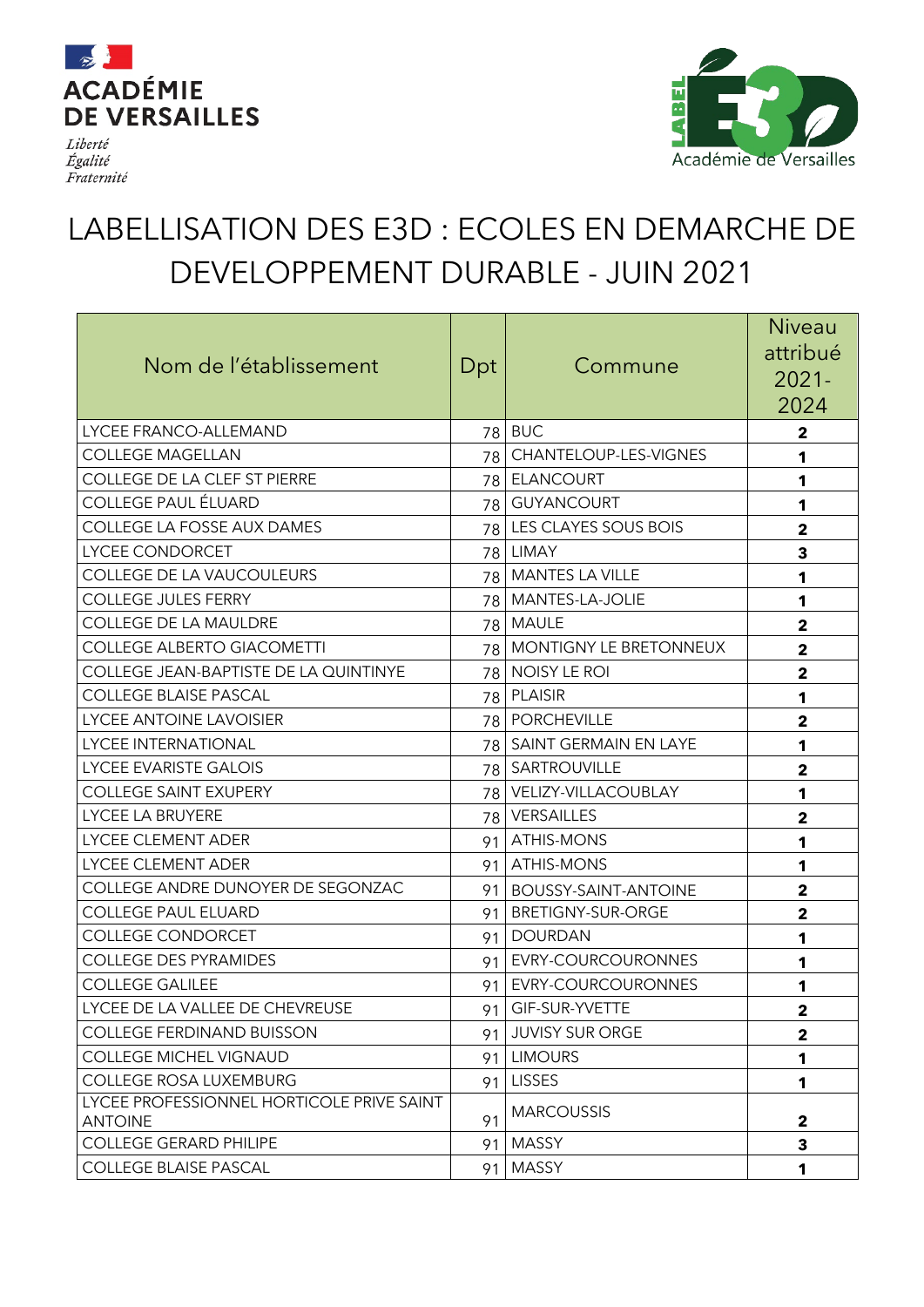| LYCEE POLYVALENT MARGUERITE YOURCENAR                            |                          | 91   MORANGIS                  | 1                       |
|------------------------------------------------------------------|--------------------------|--------------------------------|-------------------------|
| <b>COLLEGE ROLAND GARROS</b>                                     |                          | 91   SAINT GERMAIN LES ARPAJON | 1                       |
| <b>COLLEGE CAMILLE CLAUDEL</b>                                   |                          | 91   SAINT PIERRE DU PERRAY    | $\mathbf{2}$            |
| <b>COLLEGE PAUL ELUARD</b>                                       |                          | 91   SAINTE GENEVIEVE DES BOIS | 1                       |
| COLLEGE JEAN MOULIN                                              |                          | 91 VERRIERES-LE-BUISSON        | $\overline{2}$          |
| LYCEE PROFESSIONNEL DE PRONY                                     |                          | 92 ASNIERES-SUR-SEINE          | 1                       |
| <b>COLLEGE JOLIOT CURIE</b>                                      | 92 <sub>1</sub>          | <b>BAGNEUX</b>                 | $\mathbf{2}$            |
| LYCEE NOUVEAU LYCEE BOULOGNE                                     |                          | 92   BOULOGNE-BILLANCOURT      | $\overline{2}$          |
| <b>COLLEGE SAINT THOMAS DE VILLENEUVE</b>                        | 92 <sub>1</sub>          | <b>CHAVILLE</b>                | 1                       |
| LYCEE JACQUES MONOD                                              | 92 <sub>1</sub>          | <b>CLAMART</b>                 | 3                       |
| LYCEE POLYVALENT RENE AUFFRAY                                    |                          | 92 CLICHY                      | 1                       |
| <b>COLLEGE LAKANAL</b>                                           | 92 <sub>1</sub>          | <b>COLOMBES</b>                | $\overline{2}$          |
| LYCEE POLYVALENT ANATOLE FRANCE                                  | 92                       | <b>COLOMBES</b>                | 1                       |
| <b>COLLEGE GEORGES SEURAT</b>                                    | 92                       | <b>COURBEVOIE</b>              | 1                       |
| LYCEE MONTALEMBERT                                               |                          | 92 COURBEVOIE                  | $\overline{\mathbf{3}}$ |
| <b>COLLEGE NOTRE DAME DE FRANCE</b>                              |                          | 92   MALAKOFF                  | 1                       |
| LYCEE "LES COTES DE VILLEBON"                                    |                          | 92 MEUDON LA FORET             | $\mathbf{2}$            |
| COLLÈGE RÉPUBLIQUE                                               |                          | 92 NANTERRE                    | 1                       |
| <b>COLLEGE LA MALMAISON</b>                                      |                          | 92 RUEIL-MALMAISON             | 1                       |
| LYCEE ALEXANDRE DUMAS                                            |                          | 92 SAINT-CLOUD                 | $\mathbf{2}$            |
| LYCEE SANTOS DUMONT                                              |                          | 92   SAINT-CLOUD               | 1                       |
| CITE SCOLAIRE LAKANAL                                            |                          | 92 SCEAUX                      | $\mathbf{2}$            |
| LYCEE DES METIERS DES ENERGIE ET DU BOIS<br><b>LOUIS BLERIOT</b> | 92                       | <b>SURESNES</b>                | 1                       |
| <b>LYCEE MICHELET</b>                                            |                          | 92 VANVES                      | $\mathbf{2}$            |
| <b>COLLEGE YVES DU MANOIR</b>                                    |                          | 92   VAUCRESSON                | 1                       |
| LYCEE POLYVALENT GEORGES BRAQUE                                  |                          | 95 ARGENTEUIL                  | $\overline{\mathbf{3}}$ |
| RESEAU D'EDUCATION PRIORITAIRE CAMUS<br>(REP)                    | 95                       | ARGENTEUIL                     | 1                       |
| RESEAU PRIORITAIRE EUGENIE COTTON                                | $\overline{\phantom{a}}$ | 95 ARGENTEUIL                  | 1                       |
| COLLEGE JJ ROUSSEAU                                              |                          | 95 ARGENTEUIL                  | 1                       |
| LYCEE VIRGINIA HENDERSON                                         |                          | 95   ARNOUVILLE                | 1                       |
| CENTRE JACQUES ARNAUD (CMP)                                      | 95                       | <b>BOUFFEMONT</b>              | $\overline{\mathbf{2}}$ |
| LYCEE DES METIERS DU BATIMENT LE<br><b>CORBUSIER</b>             | 95                       | <b>CORMEILLES EN PARISIS</b>   | $\mathbf{2}$            |
| <b>COLLEGE JACQUES DAGUERRE</b>                                  | 95                       | <b>CORMEILLES EN PARISIS</b>   | $\overline{\mathbf{2}}$ |
| <b>COLLEGE LOUISE WEISS</b>                                      |                          | 95   CORMEILLES-EN-PARISIS     | 1                       |
| <b>LYCEE LOUIS ARMAND</b>                                        |                          | 95 EAUBONNE                    | 1                       |
| <b>COLLEGE JULES FERRY</b>                                       |                          | 95 ERMONT                      | $\mathbf{2}$            |
| LYCEE VAN GOGH                                                   | 95                       | <b>ERMONT</b>                  | 1                       |
| <b>COLLEGE STENDHAL</b>                                          |                          | 95 FOSSES                      | $\mathbf{2}$            |
| LYCEE SIMONE DE BEAUVOIR                                         |                          | 95   GARGES-LES-GONESSE        | 1                       |
| <b>COLLEGE ROBESPIERRE</b>                                       | 95                       | <b>GOUSSAINVILLE</b>           | 1                       |
| <b>COLLEGE ISABELLE AUTISSIER</b>                                |                          | 95 HERBLAY SUR SEINE           | $\mathbf 1$             |
| LYCEE MONTESQUIEU                                                |                          | 95   HERBLAY-SUR-SEINE         | $\mathbf{2}$            |
| LYCEE POLYVALENT DE L'HAUTIL                                     |                          | 95 JOUY LE MOUTIER             | $\mathbf{2}$            |